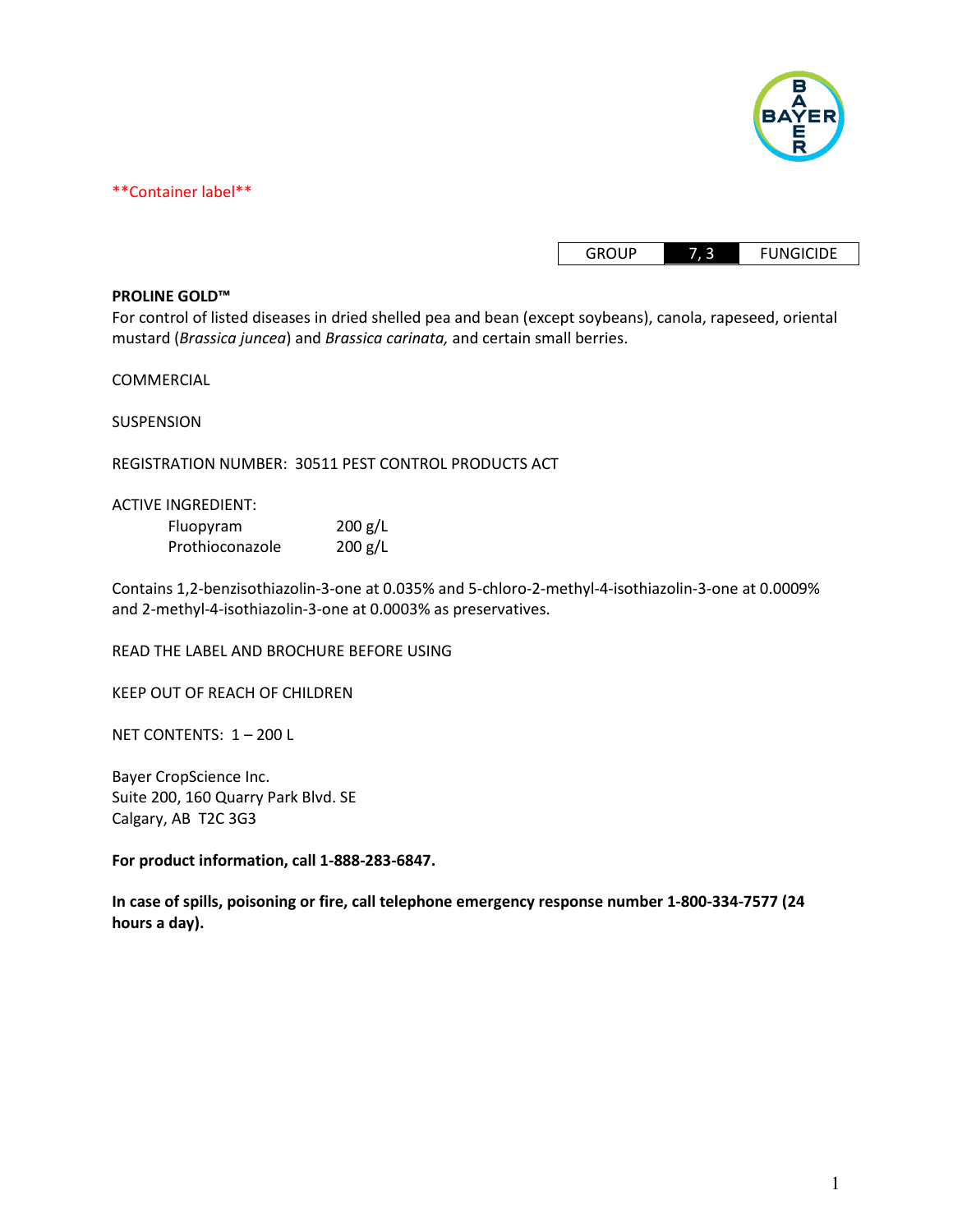NOTICE TO USER: This pest control product is to be used only in accordance with the directions on the label. It is an offence under the *Pest Control Products Act* to use this product in a way that is inconsistent with the directions on the label.

DIRECTIONS FOR USE: See the printed brochure provided with this container.

PRECAUTIONS: KEEP OUT OF REACH OF CHILDREN. Avoid contact with the skin, eyes or clothing. Wash thoroughly with soap and water after handling and before eating, drinking, chewing gum, using tobacco, or using the toilet. If product comes in contact with clothing, remove all contaminated clothing, wash skin with soap and water and dress in clean clothing. Launder applicator clothing separate from other laundry.

Apply only when the potential for drift to areas of human habitation or areas of human activity such as houses, cottages, schools, and recreation areas is minimal. Take into consideration wind speed, wind direction, temperature inversions, application equipment and sprayer settings.

PROTECTIVE CLOTHING AND EQUIPMENT: Wear a long-sleeved shirt, long pants, chemical- resistant gloves, socks and shoes during mixing, loading, application, clean-up and repair. Gloves are not required during application within a closed cab and/or cockpit.

RESTRICTED ENTRY INTERVAL (REI): DO NOT enter or allow worker entry into treated areas during the REI of 3 days to perform hand-line irrigation in bushberries. For all other postapplication activities, DO NOT enter or allow worker entry into treated areas during the restricted entry interval (REI) of 24 hours.

If this pest control product is to be used on a commodity that may be exported and you require information regarding Maximum Residue Limits for an importing country, please contact Bayer CropScience Canada Inc. at 1-888-283-6847 or www.cropscience.bayer.ca.

FIRST AID: If swallowed: Call a poison control centre or doctor immediately for treatment advice. Have person sip a glass of water if able to swallow. Do not induce vomiting unless told to do so by a poison control centre or doctor. Do not give anything by mouth to an unconscious person.

If in eyes: Hold eye open and rinse slowly and gently with water for 15 to 20 minutes. Remove contact lenses, if present, after the first 5 minutes, then continue rinsing eye. Call a poison control centre or doctor for treatment advice.

If on skin or clothing: Take off contaminated clothing. Rinse skin immediately with plenty of water for 15-20 minutes. Call a poison control centre or doctor for treatment advice.

If inhaled: Move person to fresh air. If person is not breathing, call 911 or an ambulance, then give artificial respiration, preferably by mouth-to-mouth, if possible. Call a poison control centre or doctor for further treatment advice.

Take container, label or product name and Pest Control Product Registration Number with you when seeking medical attention.

## TOXICOLOGICAL INFORMATION:

Treat symptomatically. Medical Personnel should contact Bayer's Medical Information Services, Toll-Free: 1-800-334-7577.

#### ENVIRONMENTAL PRECAUTIONS

TOXIC to birds. TOXIC to aquatic organisms and non-target terrestrial plants. Observe buffer zones specified under DIRECTIONS FOR USE. Do not apply directly to water, to areas where surface water is present, or to intertidal areas below the high water mark. Do not contaminate water when disposing of water, to areas where surface water is specified under DIRECTIONS FOR USE. Do not apply directly to water, to areas where surface water is streams, and springs will reduce the potential for contamination of water from rainfall-runoff. Runoff of this product will be reduced by avoiding applications when rainfall is forecasted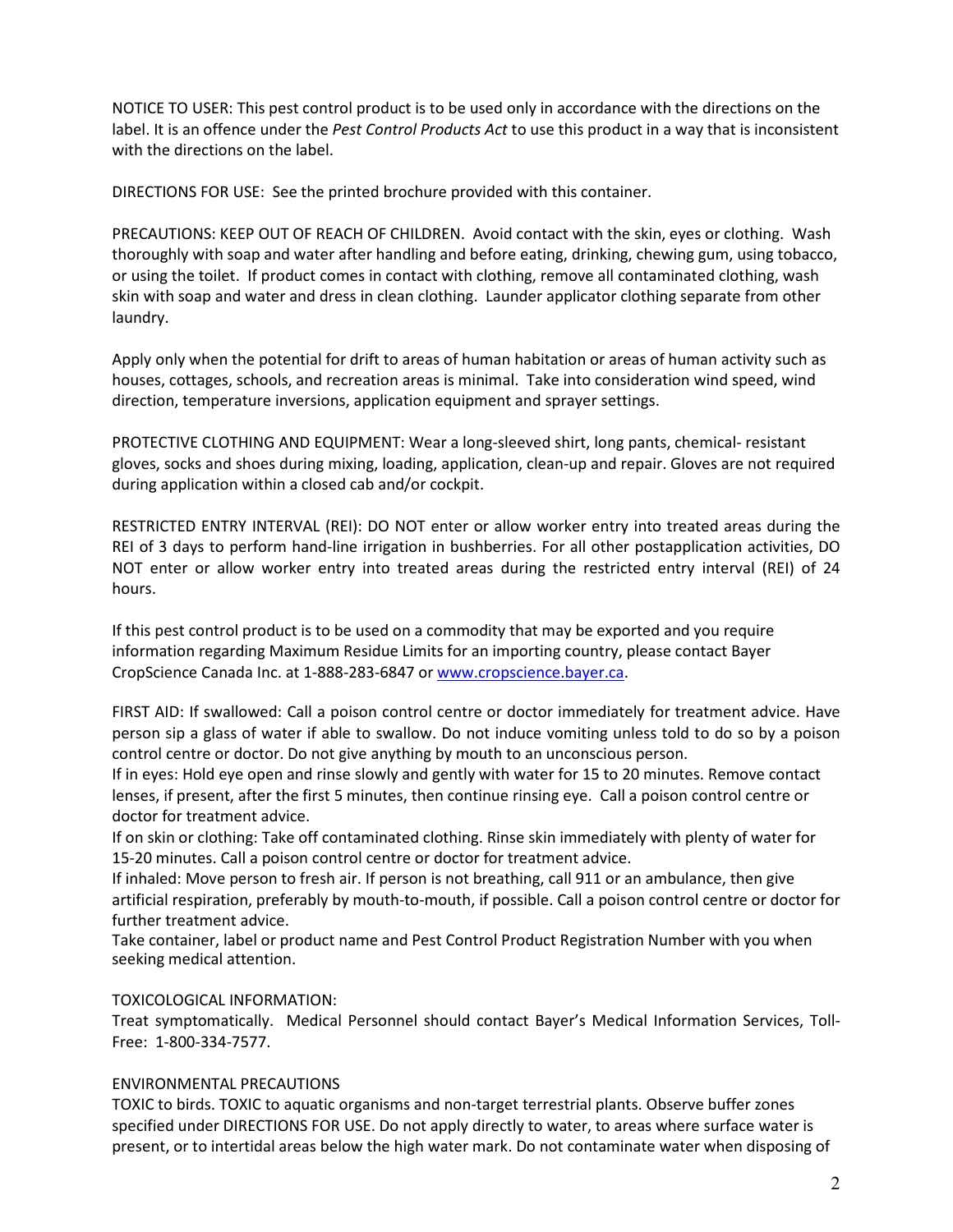equipment washwaters. This product may contaminate water through runoff. This product has a potential for runoff several months or more after application. Poorly draining soils and soils with shallow water tables are more prone to produce runoff that contains this product. A level, well maintained vegetative buffer strip between areas to which this product is applied and surface water features such as ponds, streams, and springs will reduce the potential for contamination of water from rainfall-runoff. Runoff of this product will be reduced by avoiding applications when rainfall is forecasted to occur within 48 hours. Sound erosion control practices will reduce this product's contribution to surface water contamination.

Residues of this product demonstrate the properties and characteristics associated with chemicals detected in groundwater. The use of this product in areas where soils are permeable, particularly where the water table is shallow, may result in groundwater contamination.

STORAGE: Do not contaminate water, food, or feed by storage or disposal. Do not store below freezing. If stored for 1 year or longer, shake well before using. Store the tightly closed container away from feeds, seeds, fertilizer, plants and foodstuffs. Do not use or store in or around the home. Keep the product in the original container during storage. In case of fire, leaking or damaged containers, call toll free 1-800-334-7577.

## DISPOSAL

Recyclable Container Disposal:

Do not reuse this container for any purpose. This is a recyclable container, and is to be disposed of at a container collection site. Contact your local distributor/dealer or municipality for the location of the nearest collection site. Before taking the container to the collection site:

- 1. Triple- or pressure-rinse the empty container. Add the rinsings to the spray mixture in the tank.
- 2. Make the empty, rinsed container unsuitable for further use.

If there is no container collection site in your area, dispose of the container in accordance with provincial requirements.

Returnable Container: Do not reuse this container for any purpose. For disposal, this empty container may be returned to the point of purchase (distributor/dealer).

Refillable Container: For disposal, this empty container may be returned to the point of purchase (distributor/dealer). It must be refilled by the distributor/dealer with the same product. Do not use this container for any other purpose.

## Non-Returnable Container:

- 1. Triple or pressure-rinse the empty container. Add the rinsings to the spray mixture in the tank.
- 2. Follow provincial instruction for any required additional cleaning of the container prior to its disposal.
- 3. Make the empty container unsuitable for further use.
- 4. Dispose of the container in accordance with provincial requirements.

## Disposal of Unused, Unwanted Product:

For information on disposal of unused, unwanted product, contact the manufacturer or the provincial regulatory agency. Contact the manufacturer and the provincial regulatory agency in case of a spill, and for cleanup of spills.

PROLINE GOLD™ is a trademark of Bayer.

210610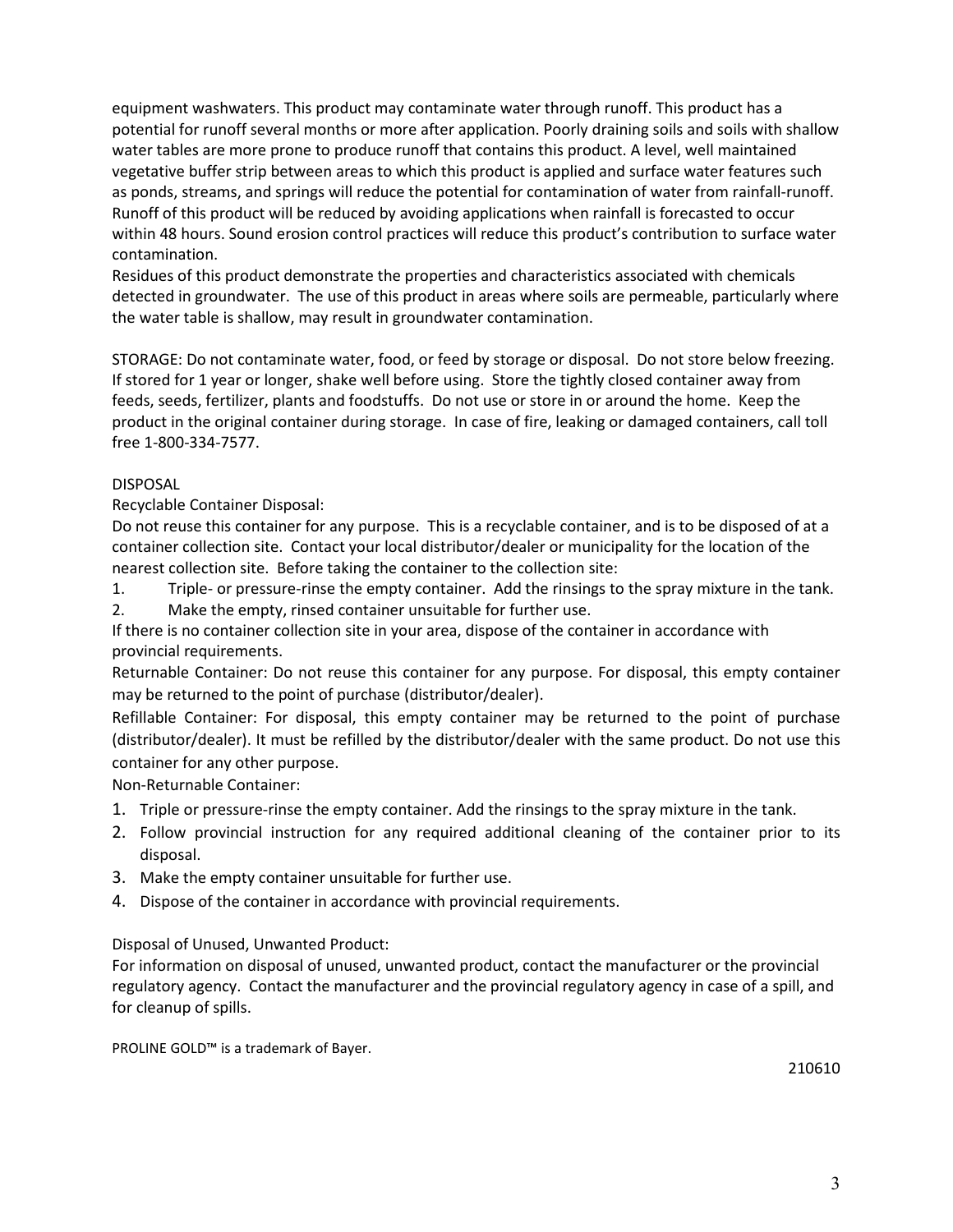

\*\*Booklet label\*\*

| <b>GROUP</b> |  | <b>FUNGICIDE</b> |
|--------------|--|------------------|
|--------------|--|------------------|

## **PROLINE GOLD™**

For control of listed diseases in dried shelled pea and bean (except soybeans), canola, rapeseed, oriental mustard (*Brassica juncea*) and *Brassica carinata,* and certain small berries.

COMMERCIAL

SUSPENSION

REGISTRATION NUMBER: 30511 PEST CONTROL PRODUCTS ACT

ACTIVE INGREDIENT:

| Fluopyram       | 200 g/L |
|-----------------|---------|
| Prothioconazole | 200 g/L |

Contains 1,2-benzisothiazolin-3-one at 0.035% and 5-chloro-2-methyl-4-isothiazolin-3-one at 0.0009% and 2-methyl-4-isothiazolin-3-one at 0.0003% as preservatives.

READ THE LABEL AND BROCHURE BEFORE USING

KEEP OUT OF REACH OF CHILDREN

NET CONTENTS: 1 – 200 L

Bayer CropScience Inc. Suite 200, 160 Quarry Park Blvd. SE Calgary, AB T2C 3G3

**For product information, call 1-888-283-6847.**

**In case of spills, poisoning or fire, call telephone emergency response number 1-800-334-7577 (24 hours a day).**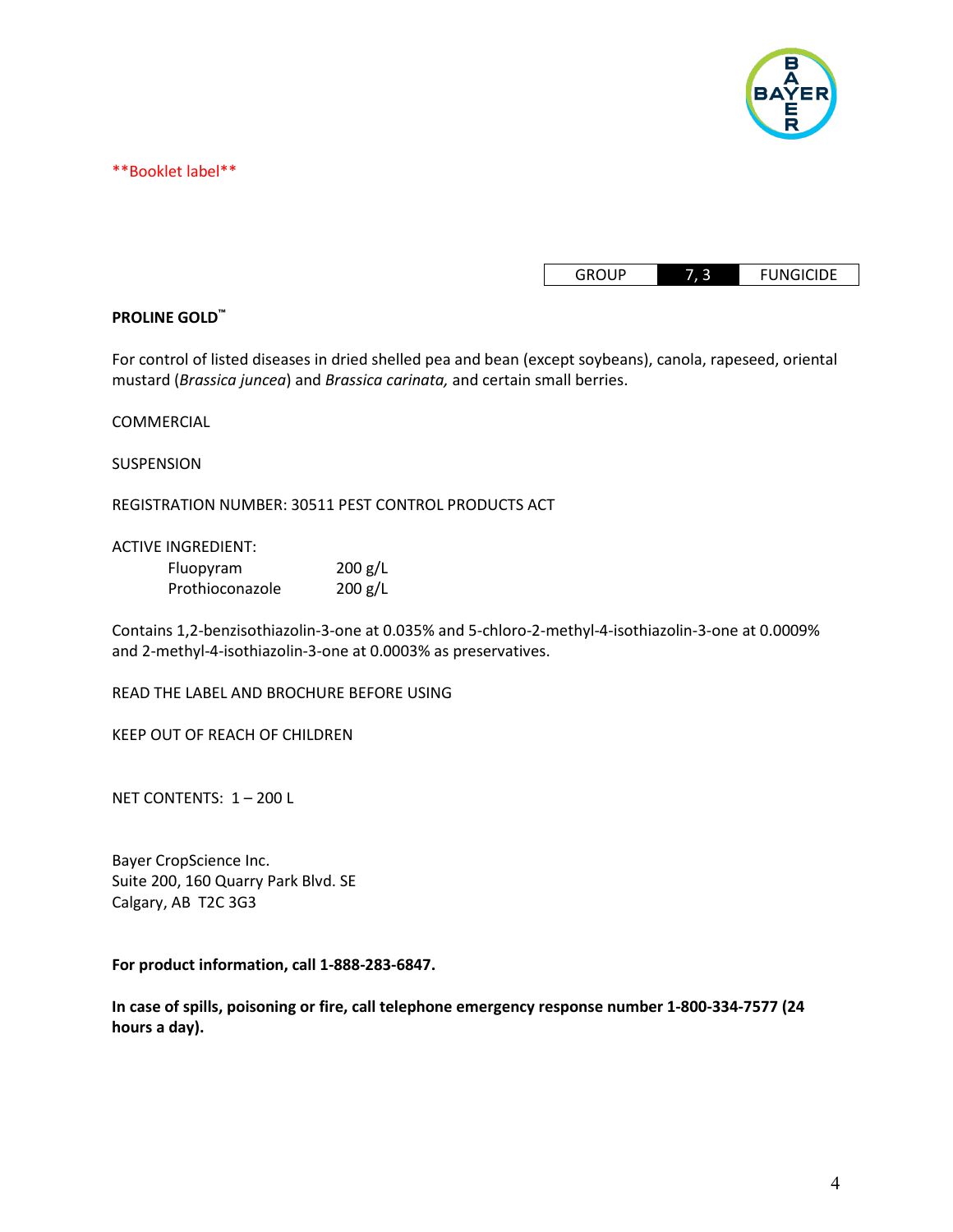PROLINE GOLD

## Table of Contents: Section Number:

| <b>GENERAL INFORMATION</b> | <b>Notice</b>                                |    |
|----------------------------|----------------------------------------------|----|
|                            | The Product                                  |    |
| SAFETY AND HANDLING        | Precautions                                  | 3  |
|                            | <b>First Aid and Toxicological</b>           |    |
|                            | Information                                  | 4  |
|                            | <b>Environmental Precautions</b>             | 5  |
|                            | Storage                                      | 6  |
|                            | Disposal                                     |    |
| <b>DIRECTIONS FOR USE</b>  | Application Information and Precautions      | 8  |
|                            | Crop, Disease, Rate, Timing                  | 9  |
|                            | <b>Rotational Crop Restrictions</b>          | 10 |
|                            | <b>Mixing Instructions</b>                   | 11 |
|                            | <b>Resistance Management Recommendations</b> | 12 |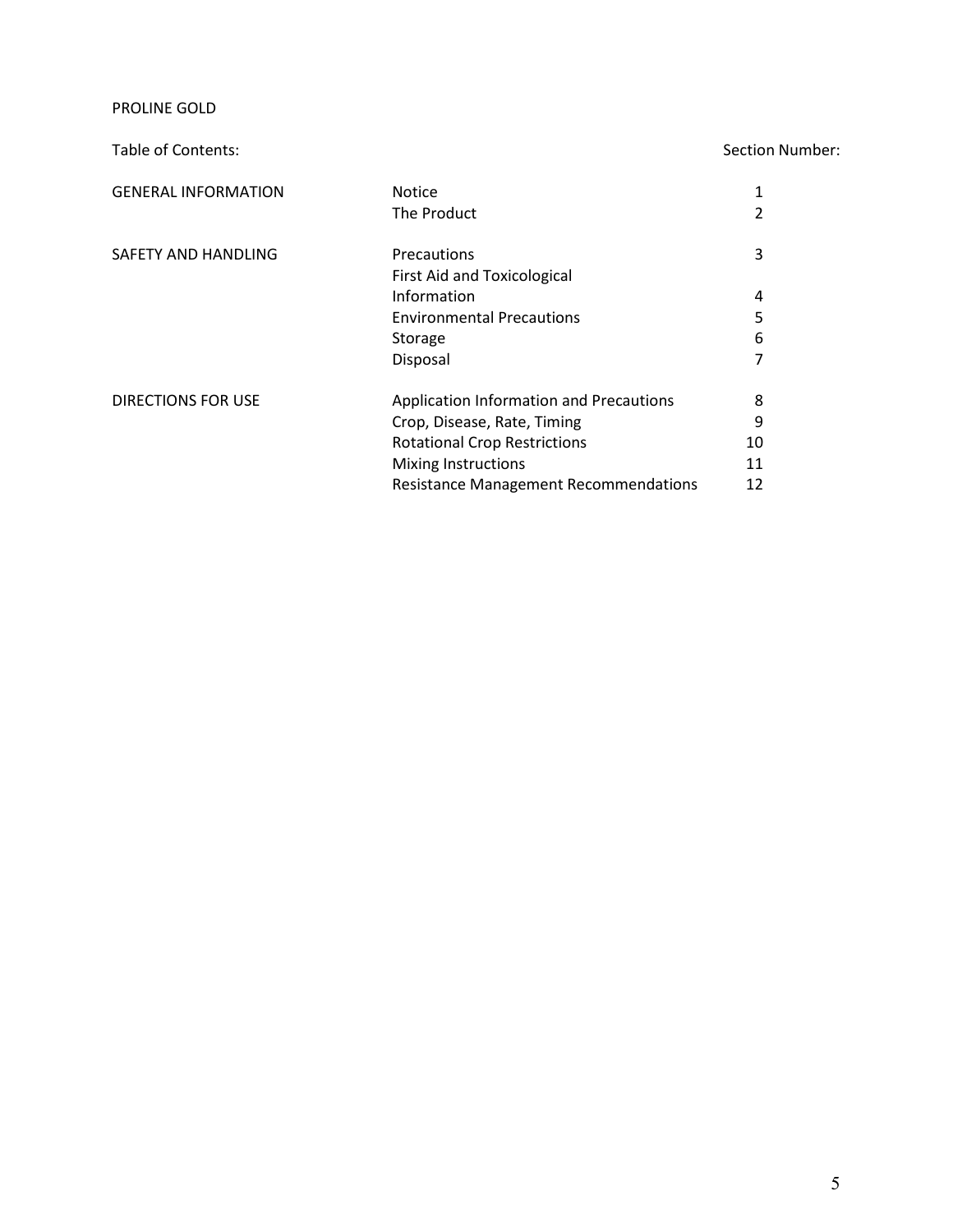## GENERAL INFORMATION

#### SECTION 1: NOTICE

#### NOTICE TO USER:

This pest control product is to be used only in accordance with the directions on the label. It is an offence under the *Pest Control Products Act* to use this product in a way that is inconsistent with the directions on the label.

| THE PRODUCT<br>SECTION 2: |
|---------------------------|
|---------------------------|

PROLINE GOLD is a broad spectrum fungicide with preventative, systemic, and curative properties recommended for the control of certain crop diseases. PROLINE GOLD is best suited for use in a preventative treatment program.

#### SAFETY AND HANDLING

| PRECAUTIONS<br><b>SECTION 3</b><br><u>.</u><br>______ |
|-------------------------------------------------------|
|-------------------------------------------------------|

## PRECAUTIONS:

KEEP OUT OF REACH OF CHILDREN. Avoid contact with the skin, eyes or clothing. Wash thoroughly with soap and water after handling and before eating, drinking, chewing gum, using tobacco, or using the toilet. If product comes in contact with clothing, remove all contaminated clothing, wash skin with soap and water and dress in clean clothing. Launder applicator clothing separate from other laundry.

Apply only when the potential for drift to areas of human habitation or areas of human activity such as houses, cottages, schools, and recreation areas is minimal. Take into consideration wind speed, wind direction, temperature inversions, application equipment and sprayer settings.

## PROTECTIVE CLOTHING AND EQUIPMENT:

Wear a long-sleeved shirt, long pants, chemical-resistant gloves, socks and shoes during mixing, loading, application, clean-up and repair. Gloves are not required during application within a closed cab and/or cockpit.

#### RESTRICTED ENTRY INTERVAL (REI):

DO NOT enter or allow worker entry into treated areas during the restricted entry interval (REI) of 3 days to perform hand-line irrigation in bushberries. For all other postapplication activities, DO NOT enter or allow worker entry into treated areas during the restricted entry interval (REI) of 24 hours.

If this pest control product is to be used on a commodity that may be exported and you require information regarding Maximum Residue Limits for an importing country, please contact Bayer CropScience Canada Inc. at 1-888-283-6847 or www.cropscience.bayer.ca.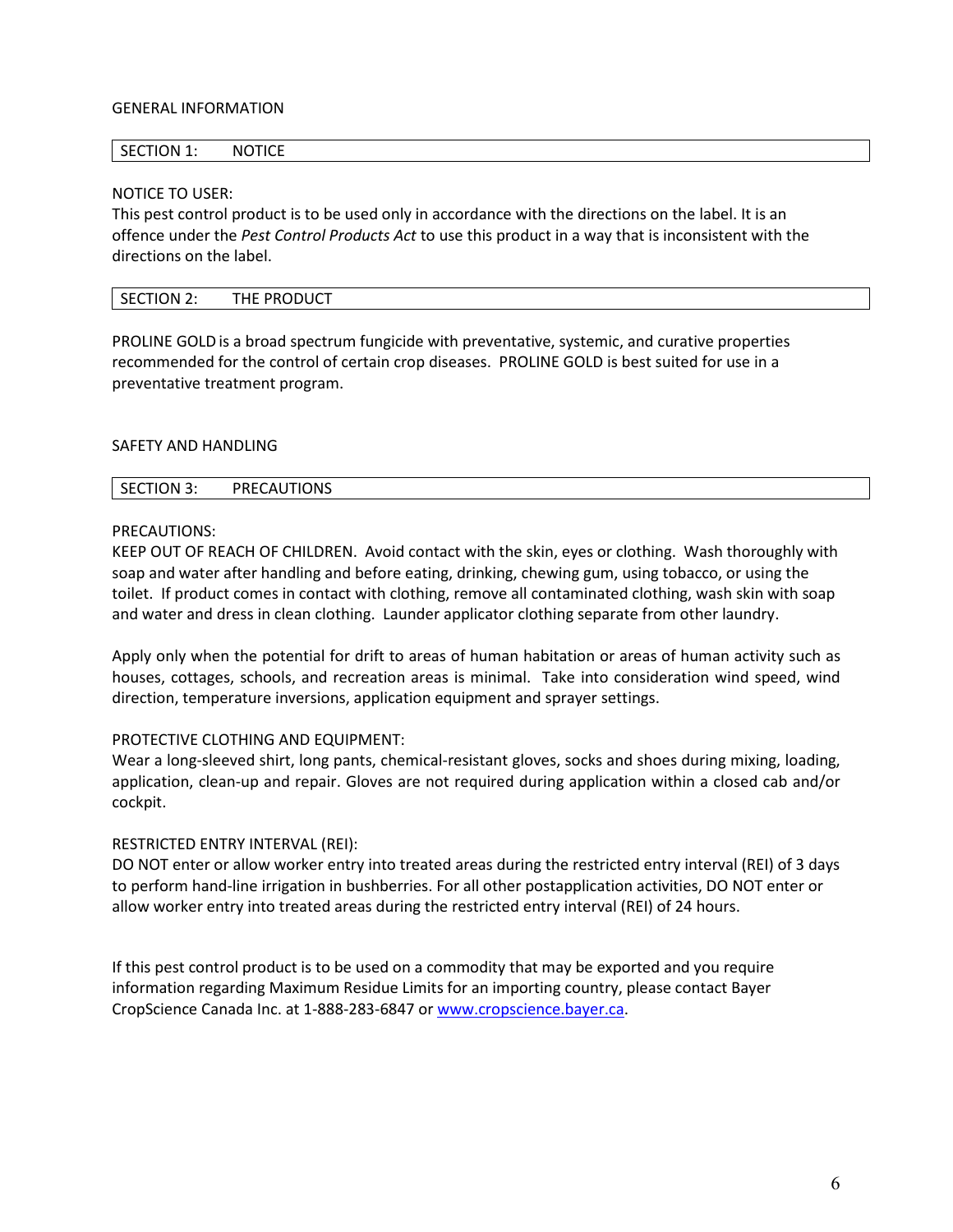## SECTION 4: FIRST AID AND TOXICOLOGICAL INFORMATION

## FIRST AID:

If swallowed: Call a poison control centre or doctor immediately for treatment advice. Have person sip a glass of water if able to swallow. Do not induce vomiting unless told to do so by a poison control centre or doctor. Do not give anything by mouth to an unconscious person.

If in eyes: Hold eye open and rinse slowly and gently with water for 15 to 20 minutes. Remove contact lenses, if present, after the first 5 minutes, then continue rinsing eye. Call a poison control centre or doctor for treatment advice.

If on skin or clothing: Take off contaminated clothing. Rinse skin immediately with plenty of water for 15-20 minutes. Call a poison control centre or doctor for treatment advice.

If inhaled: Move person to fresh air. If person is not breathing, call 911 or an ambulance, then give artificial respiration, preferably by mouth-to-mouth, if possible. Call a poison control centre or doctor for further treatment advice.

Take container, label or product name and Pest Control Product Registration Number with you when seeking medical attention.

## TOXICOLOGICAL INFORMATION:

Treat symptomatically. Medical Personnel should contact Bayer's Medical Information Services, Toll-Free: 1-800-334-7577.

## SECTION 5: ENVIRONMENTAL PRECAUTIONS

TOXIC to birds. TOXIC to aquatic organisms and non-target terrestrial plants. Observe buffer zones specified under DIRECTIONS FOR USE. Do not apply directly to water, to areas where surface water is present, or to intertidal areas below the high water mark. Do not contaminate water when disposing of equipment washwaters. This product may contaminate water through runoff. This product has a potential for runoff several months or more after application. Poorly draining soils and soils with shallow water tables are more prone to produce runoff that contains this product. A level, well maintained vegetative buffer strip between areas to which this product is applied and surface water features such as ponds, streams, and springs will reduce the potential for contamination of water from rainfall-runoff. Runoff of this product will be reduced by avoiding applications when rainfall is forecasted to occur within 48 hours. Sound erosion control practices will reduce this product's contribution to surface water contamination.

Residues of this product demonstrate the properties and characteristics associated with chemicals detected in groundwater. The use of this product in areas where soils are permeable, particularly where the water table is shallow, may result in groundwater contamination.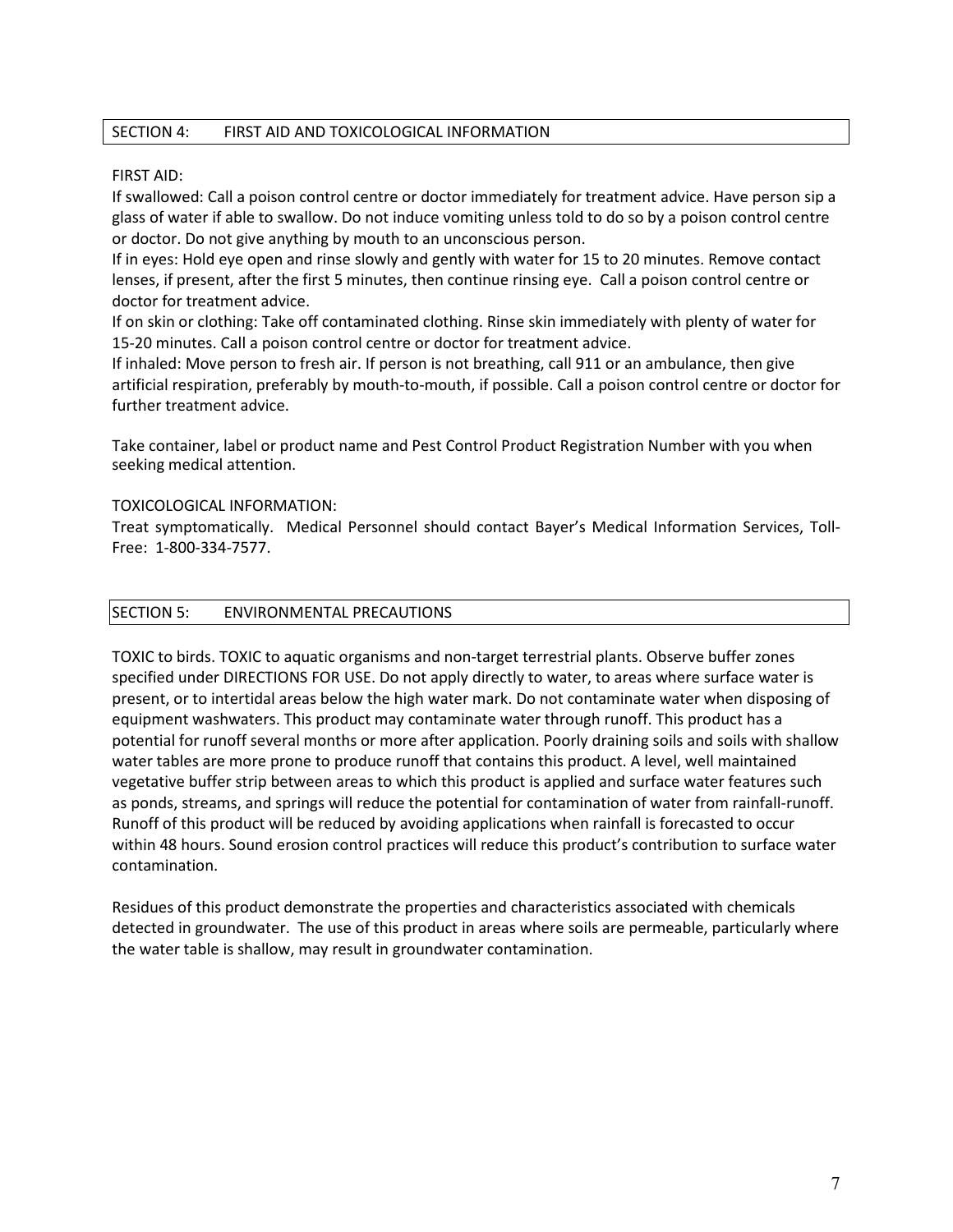## SECTION 6: STORAGE

Do not contaminate water, food, or feed by storage or disposal. Do not store below freezing. If stored for 1 year or longer, shake well before using. Store the tightly closed container away from feeds, seeds, fertilizer, plants and foodstuffs. Do not use or store in or around the home. Keep the product in the original container during storage. In case of fire, leaking or damaged containers, call toll free 1-800-334- 7577.

## SECTION 7: DISPOSAL

Recyclable Container Disposal:

Do not reuse this container for any purpose. This is a recyclable container, and is to be disposed of at a container collection site. Contact your local distributor/dealer or municipality for the location of the nearest collection site. Before taking the container to the collection site:

- 1. Triple- or pressure-rinse the empty container. Add the rinsings to the spray mixture in the tank.
- 2. Make the empty, rinsed container unsuitable for further use.

If there is no container collection site in your area, dispose of the container in accordance with provincial requirements.

Returnable Container: Do not reuse this container for any purpose. For disposal, this empty container may be returned to the point of purchase (distributor/dealer).

Refillable Container: For disposal, this empty container may be returned to the point of purchase (distributor/dealer). It must be refilled by the distributor/dealer with the same product. Do not use this container for any other purpose.

Non-Returnable Container:

- 1. Triple or pressure-rinse the empty container. Add the rinsings to the spray mixture in the tank.
- 2. Follow provincial instruction for any required additional cleaning of the container prior to its disposal.
- 3. Make the empty container unsuitable for further use.
- 4. Dispose of the container in accordance with provincial requirements.

## Disposal of Unused, Unwanted Product:

For information on disposal of unused, unwanted product, contact the manufacturer or the provincial regulatory agency. Contact the manufacturer and the provincial regulatory agency in case of a spill, and for cleanup of spills.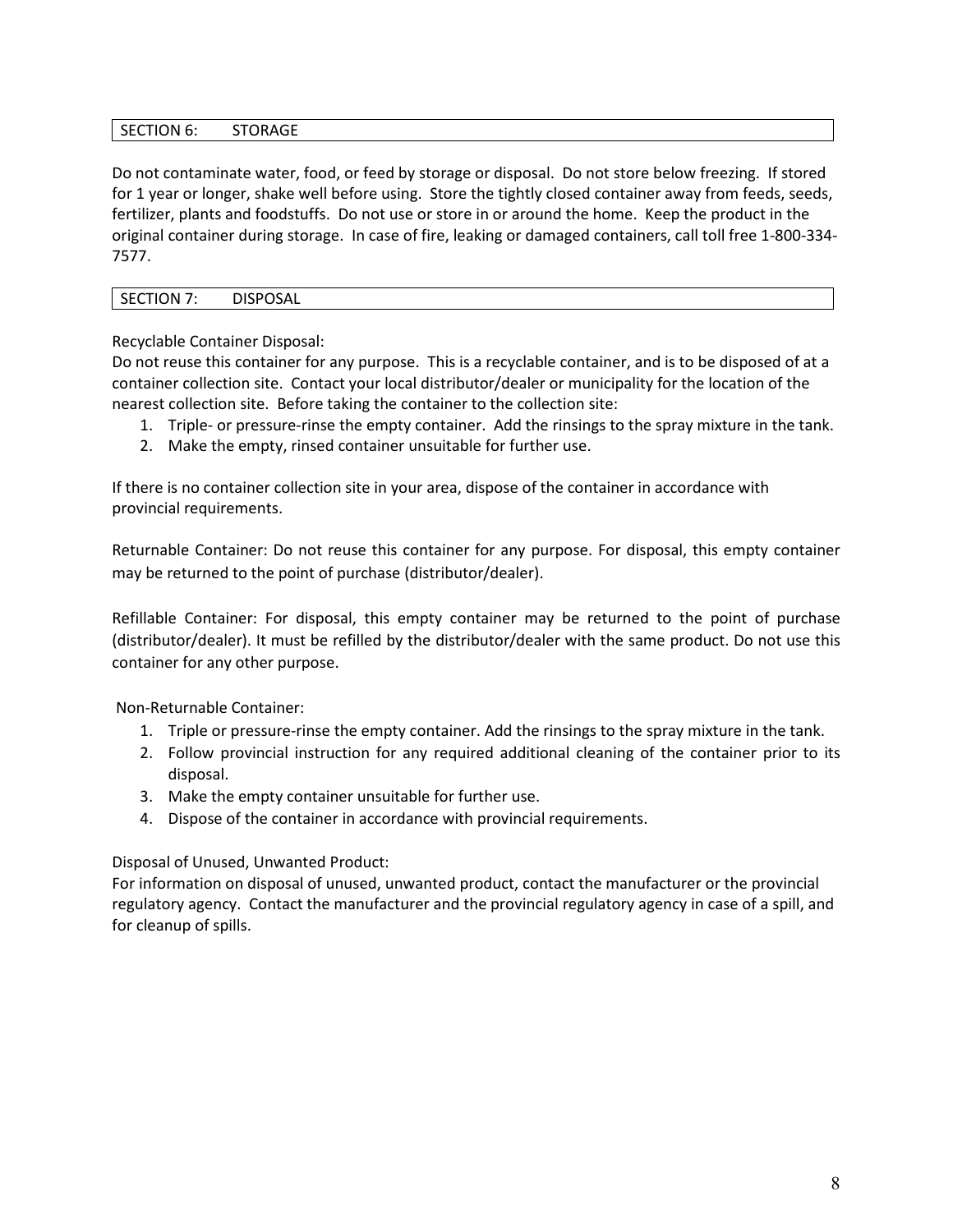## SECTION 8: APPLICATION INFORMATION AND PRECAUTIONS

## DIRECTIONS FOR USE

## APPLICATION INFORMATION:

Thorough coverage of all plant parts to be protected is essential for good disease control. Use sufficient water volume and spray pressure to provide thorough and uniform coverage for optimum disease control.

## **Ground application equipment:**

Apply in a minimum spray volume of 100 L water/ha.

## **Aerial application equipment:**

Application by air is permitted only where specified on the label. Apply PROLINE GOLD by aerial equipment in a minimum spray volume of 50 L/ha.

## APPLICATION PRECAUTIONS:

DO NOT apply during periods of dead calm. Avoid application of this product when winds are gusty. DO NOT apply with spray droplets smaller than the ASAE medium classification.

When applied as a tank-mix combination, read and observe all label directions, including rates, personal protective equipment, restrictions and precautions for each product used in the tank-mix. Always use in accordance with the most restrictive label restrictions and precautions.

In some cases, tank mixing a pest control product with another pest control product or a fertilizer can result in biological effects that could include, but are not limited to: reduced pest efficacy or increased host crop injury. The user should contact Bayer CropScience Inc. at 1-888-283-6847 or at www.cropscience.bayer.ca for information before mixing any pesticide or fertilizer that is not specifically recommended on this label.

Field sprayer application: **DO NOT** apply during periods of dead calm. Avoid application of this product when winds are gusty. **DO NOT** apply with spray droplets smaller than the American Society of Agricultural Engineers (ASAE S572.1) medium classification. Boom height must be 60 cm or less above the crop or ground.

Airblast application: DO NOT apply during periods of dead calm. Avoid application of this product when winds are gusty. DO NOT direct spray above plants to be treated. Turn off outward pointing nozzles at row ends and outer rows. DO NOT apply when wind speed is greater than 16 km/h at the application site as measured outside of the treatment area on the upwind side.

Aerial application: **DO NOT** apply during periods of dead calm. Avoid application of this product when winds are gusty. **DO NOT** apply when wind speed is greater than 16 km/h at flying height at the site of application. **DO NOT** apply with spray droplets smaller than the American Society of Agricultural Engineers (ASAE) medium classification. To reduce drift caused by turbulent wingtip vortices, the nozzle distribution along the spray boom length **MUST NOT** exceed 65% of the wing- or rotor span.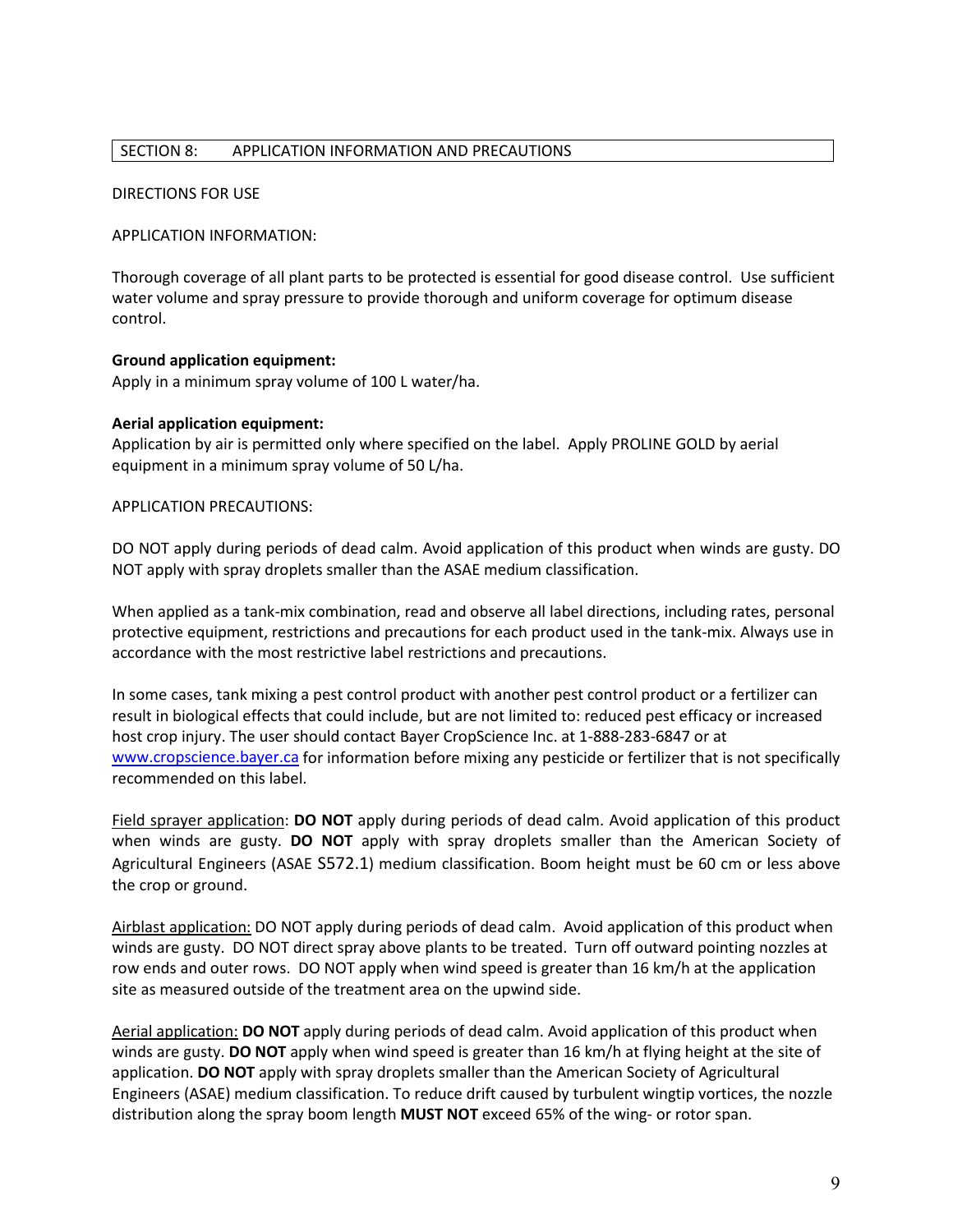## AERIAL APPLICATION-GENERAL INFORMATION:

- 1. Apply only by fixed-wing or rotary aircraft equipment which has been functionally and operationally calibrated for the atmospheric conditions of the area and the application rates and conditions of this label.
- 2. Label rates, conditions and precautions are product specific. Read and understand the entire label before opening this product. Apply only at the rate recommended for aerial application on this label. Where no rate for aerial application appears for the specific use, this product cannot be applied by any type of aerial equipment. If you have questions, call 1-888-283-6847 or obtain technical advice from the distributor or your provincial agricultural representative.
- 3. Ensure uniform application. To avoid streaked, uneven or overlapped application, use appropriate marking devices.
- 4. Apply PROLINE GOLD in a minimum of 50 L of water/ha.
- 5. To ensure proper coverage and distribution and to minimize drift, check to see that swath width and droplet size are adequate, and that wind velocities are low.
- 6. Use mechanical flaggers only.

## AERIAL APPLICATION-USE PRECAUTIONS:

- 1. Apply only when meteorological conditions at the treatment site allow for complete and even crop coverage.
- 2. Apply only under conditions of good practice specific to aerial application as outlined in the National Aerial Pesticide Application Manual, developed by the Federal/Provincial/Territorial Committee on Pest Management and Pesticides.
- 3. Do not apply to any body of water. Avoid drifting of spray onto any body of water or other nontarget areas. Specified buffer zones should be observed.

## AERIAL APPLICATION- OPERATOR PRECAUTIONS:

- 1. DO NOT allow the pilot to mix chemicals to be loaded onto the aircraft. Loading of premixed chemicals with a closed system is permitted.
- 2. It is desirable that the pilot has communication capabilities at each treatment site at the time of application.
- 3. The field crew and the mixer/loaders must wear chemical resistant gloves, coveralls and goggles or face shield during mixing/loading, cleanup and repair. Follow the more stringent label precautions in cases where the operator precautions exceed the generic label recommendations on the existing ground boom label.
- 4. All personnel on the job site must wash hands and face thoroughly before eating and drinking.
- 5. Protective clothing, aircraft cockpit and vehicle cabs must be decontaminated regularly.
- 6. Read and understand the entire label before opening this product. If you have questions, call the manufacturer at 1-888-283-6847 or obtain technical advice from the distributor or your provincial agricultural representative.

**Chemigation Application: DO NOT** apply during periods of dead calm. Avoid application of this product when winds are gusty. **DO NOT** apply with spray droplets smaller than the American Society of Agricultural Engineers (ASAE S572.1) medium classification. Applications MUST be conducted **WITHOUT** the use of end guns.

Do not apply this product through any other type of irrigation system.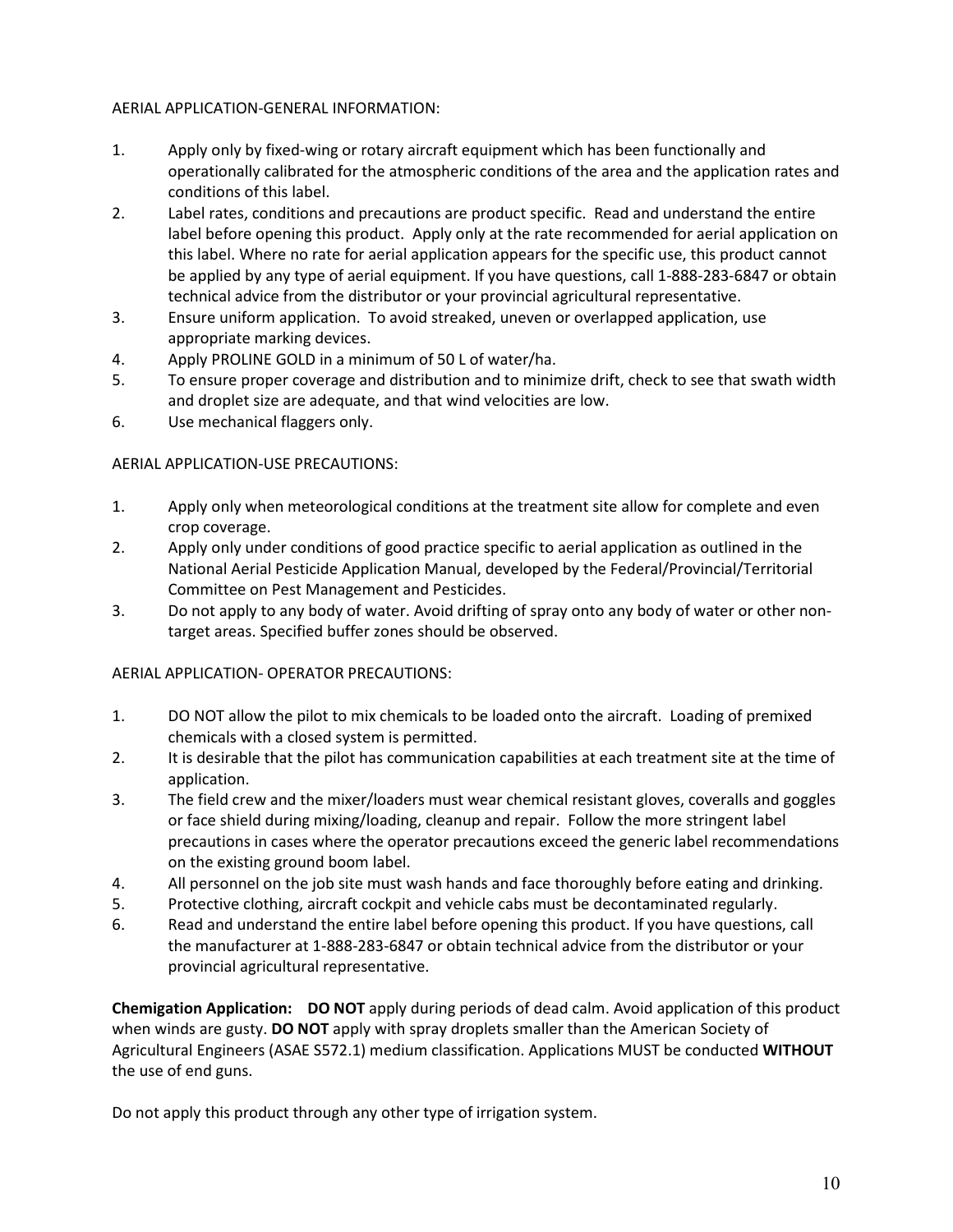Do not apply when wind speed causes non-uniform distribution and/or favours drift beyond the area intended for treatment.

Apply this product only through drip irrigation systems, and only to crops where specified under Section 9 of this label. Do not apply this product through any other type of irrigation system. Crop injury, lack of effectiveness, or illegal pesticide residues in the crop can result from non- uniform distribution of treated water. If you have questions about calibration, you should contact provincial extension service specialists, equipment manufacturers or other experts. A person knowledgeable of the chemigation system and responsible for its operation or under the supervision of the responsible person, shall shut the system down and make necessary adjustments should the need arise. This product has not been sufficiently tested when applied through irrigation systems to assure consistent product performance for all labeled uses. The following application techniques are provided for user reference but do not constitute a warranty of fitness for application through drip irrigation equipment. Users must check with provincial and local regulatory agencies for potential use restrictions before applying any agricultural chemical through sprinkler or drip irrigation equipment.

Do not connect an irrigation system used for pesticide application to a public water system, unless the pesticide label prescribed safety devices for public water systems are in place. 'Public water system' means a system for the provision to the public of piped water for human consumption if such system has at least 15 service connections or regularly serves an average of at least 25 individuals daily at least 60 days out of the year. Chemigation systems connected to public water systems must contain a functional, reduced-pressure zone (RPZ), back flow preventer, or the functional equivalent in the water supply line upstream from the point of pesticide introduction. As an alternative to the RPZ, the water from the public water system should be discharged into a reservoir tank prior to pesticide introduction. There shall be a complete physical break (air gap) between the flow outlet end of the fill pipe and the top or overflow rim of the reservoir tank of at least twice the inside diameter of the fill pipe. The pesticide injection pipeline must contain a functional, automatic, quick-closing check valve to prevent the flow of fluid back toward the injection pump. Pesticide injection pipeline must contain a functional, normally closed, solenoid-operated valve located on the intake side of the injection pump and connected to the system interlock to prevent fluid from being withdrawn from the supply tank when the irrigation system is either automatically or manually shut down. The systems must contain functional interlocking controls to automatically shut off the pesticide injection pump when the water pump motor stops or, in cases where there is no water pump, when the water pressure decreases to the point where pesticide distribution is adversely affected. Systems must use a metering pump, such as a positive displacement injection pump (e.g., diaphragm pump) effectively designed and constructed of materials that are compatible with pesticides and capable of being fitted with a system interlock.

Spray mixture in the chemical supply tank must be agitated at all times, otherwise settling and uneven application may occur. Apply pesticide continuously for the duration of the water application. For mixing instructions, please refer to directions in Section 11 of this label.

This product may be used through drip irrigation on crops where specified under Section 9 of this label. The system must contain a functional check valve, vacuum relief valve, and low- pressure drain appropriately located on the irrigation pipeline to prevent water source contamination from back flow. With stationary systems, an effectively designed in-line Venturi applicator unit is preferred to support even and quick distribution. However, a positive- displacement pump can also be used. Mix desired amount of this product for area to be covered with water so that the total mixture of this product plus water in the injection tank is equal to the quantity of water used during calibration. Provide chemical supply tank agitation sufficient for mixing until chemigation is completed. Operate entire system at normal pressures recommended by the manufacturer of injection equipment used, for amount of time from back flow. With stationary systems, an effectively designed in‐line Venturi applicator unit is preferred to support even and quick the manufacturer of independent induction, a positive during calibration and be doed. This desired rionnal pressures recommi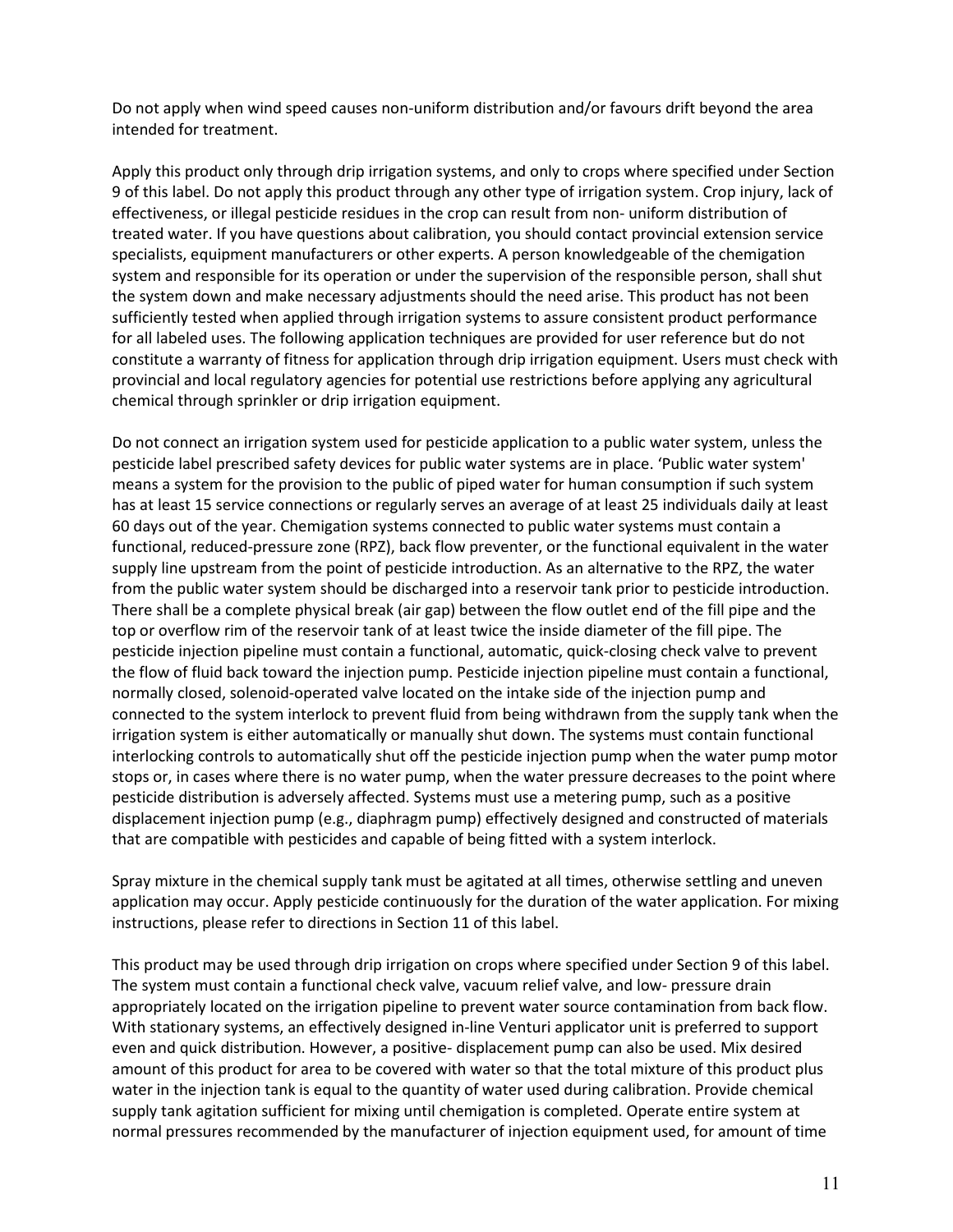established during calibration. This product can be injected during the irrigation cycle or as a separate application. For drip irrigation systems, introduce fungicide into irrigation solution for a period sufficient to distribute the product uniformly in the crop. Fungicide should be added near the end of the normal irrigation cycle so that subsequent watering will not flush the product from the root zone. Stop injection equipment with any system after treatment is completed and continue to operate irrigation system until this product has been cleared from the last drip irrigation line. See crops section on the label for recommended treatment rates and additional use information.

## **Buffer zones:**

Spot treatments using hand-held equipment DO NOT require a buffer zone.

The buffer zones specified in the table below are required between the point of direct application and the closest downwind edge of sensitive terrestrial habitats (such as grasslands, forested areas, shelter belts, woodlots, hedgerows, riparian areas and shrublands), sensitive freshwater habitats (such as lakes, rivers, sloughs, ponds, prairie potholes, creeks, marshes, streams, reservoirs and wetlands) and estuarine/marine habitats.

| <b>Method of</b>                           | <b>Crop</b>        |        | Buffer Zones (metres) Required for the Protection of: |                              |                         |                           |                    |
|--------------------------------------------|--------------------|--------|-------------------------------------------------------|------------------------------|-------------------------|---------------------------|--------------------|
| application                                |                    |        | Freshwater                                            |                              | <b>Estuarine/Marine</b> |                           | <b>Terrestrial</b> |
|                                            |                    |        |                                                       | <b>Habitat of</b><br>Depths: |                         | <b>Habitat of Depths:</b> | <b>Habitat</b>     |
|                                            |                    |        |                                                       |                              |                         |                           |                    |
|                                            |                    |        | <b>Less</b>                                           | Greater                      | <b>Less</b>             | Greater                   |                    |
|                                            |                    |        | than 1                                                | than 1                       | than 1                  | than 1                    |                    |
| Field sprayer                              | All listed crops   |        | 1                                                     | 1                            | 1                       | 1                         | $\mathbf{1}$       |
| Airblast                                   | <b>Bushberries</b> | Early  | 15                                                    | 5                            | $\mathbf{0}$            | 0                         | $\mathbf{1}$       |
|                                            |                    | growth |                                                       |                              |                         |                           |                    |
|                                            |                    | stage  |                                                       |                              |                         |                           |                    |
|                                            |                    | Late   | 5                                                     | 3                            | 0                       | 0                         | $\mathbf{1}$       |
|                                            |                    | growth |                                                       |                              |                         |                           |                    |
|                                            |                    | stage  |                                                       |                              |                         |                           |                    |
| Aerial<br>Canola,<br>rapeseed,<br>oriental |                    | Fixed  | 10                                                    | $\mathbf{1}$                 | 5                       | $\mathbf{1}$              | $\mathbf 0$        |
|                                            |                    | Rotary | 5                                                     | $\mathbf{1}$                 | 4                       | $\mathbf{1}$              | $\mathbf 0$        |
|                                            |                    |        |                                                       |                              |                         |                           |                    |
|                                            | mustard            |        |                                                       |                              |                         |                           |                    |
|                                            | (Brassica          |        |                                                       |                              |                         |                           |                    |
|                                            | juncea), and       |        |                                                       |                              |                         |                           |                    |
|                                            | <b>Brassica</b>    |        |                                                       |                              |                         |                           |                    |
|                                            | carinata           |        |                                                       |                              |                         |                           |                    |

For tank mixes, consult the labels of the tank-mix partners and observe the largest (most restrictive) buffer zone of the products involved in the tank mixture and apply using the coarsest spray (ASAE) category indicated on the labels for those tank mix partners.

The buffer zones for this product can be modified based on weather conditions and spray equipment configuration by accessing the Buffer Zone Calculator on the Pest Management Regulatory Agency web site.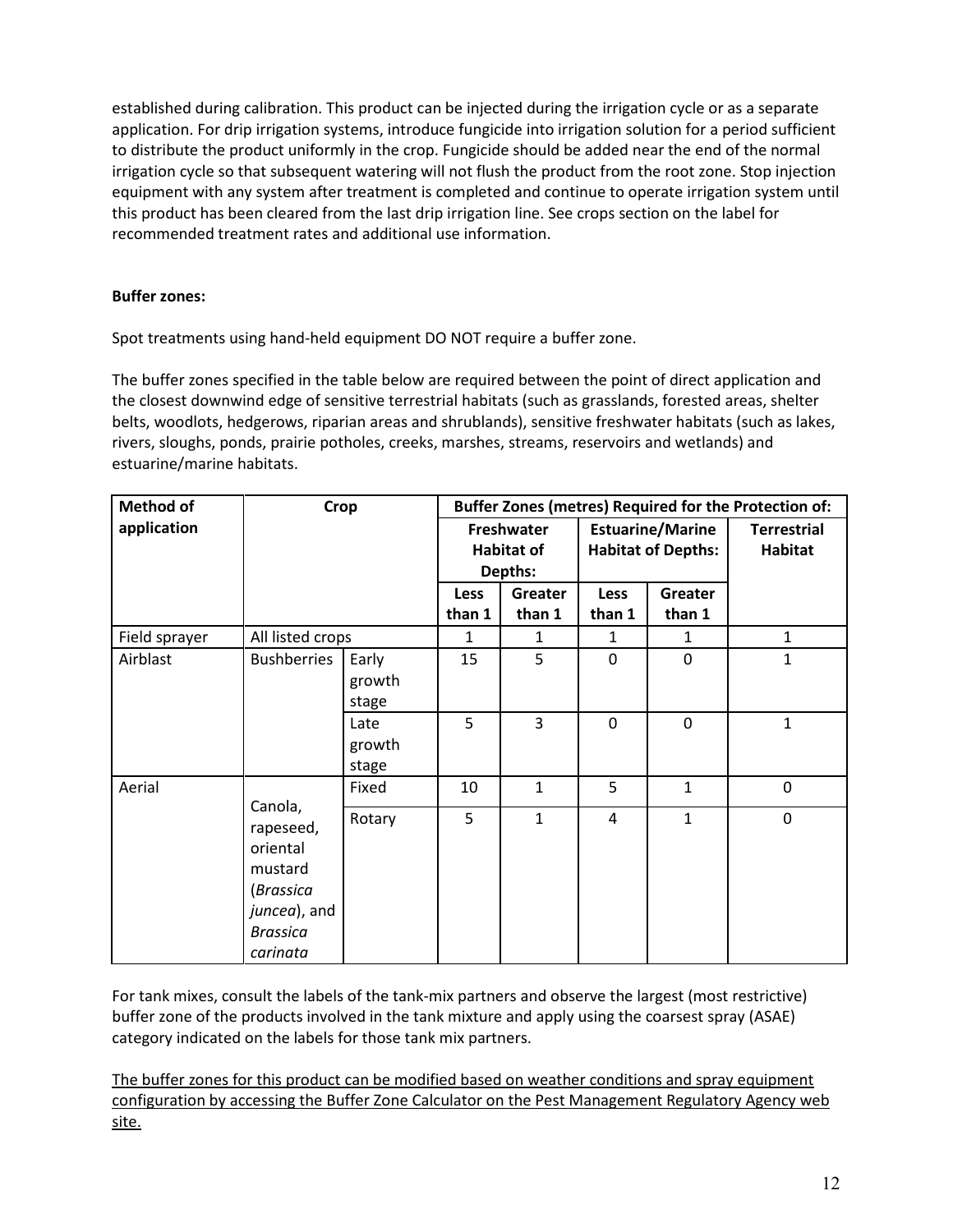## **SECTION 9: CROP, DISEASE, RATE, TIMING**

**DRIED SHELLED PEA AND BEAN (EXCEPT SOYBEAN):** Bean (Lupinus spp., includes grain lupin, sweet  $\vert$  lupin, white lupin, and white sweet lupin), Bean (Phaseolus spp., includes field bean, kidney bean, lima  $\vert$  bean, navy bean, pinto bean, tepary bean), Bean (Vigna spp., includes adzuki bean, blackeyed pea,  $\vert$ | catjang, Crowder pea, moth bean, mung bean, rice bean, southern pea, urd bean), Broad Bean (dry) (fava bean; *Vicia faba*), Chickpea, Guar, Lablab Bean, Lentil, Pea (*Pisum* spp., includes field pea), Pigeon Pea. DRIED SHELLED PEA AND BEAN (EXCEPT SOYBEAN): Bean (Lupinus spp., includes grain lupin, sweet lupin, white lupin,

| <b>Disease Control</b>                                                                                                              | Rate<br>(mL/ha) | <b>Use Information</b>                                                                                                                                                                                                                                                                                                                                                                                                                                                                                                                                                                                                                                                                                                                                                                                                                                                                                                            |
|-------------------------------------------------------------------------------------------------------------------------------------|-----------------|-----------------------------------------------------------------------------------------------------------------------------------------------------------------------------------------------------------------------------------------------------------------------------------------------------------------------------------------------------------------------------------------------------------------------------------------------------------------------------------------------------------------------------------------------------------------------------------------------------------------------------------------------------------------------------------------------------------------------------------------------------------------------------------------------------------------------------------------------------------------------------------------------------------------------------------|
| White mold<br>(Sclerotinia<br>sclerotiorum)                                                                                         | 750             | Begin fungicide applications preventatively.<br>When disease pressure is high or when agronomic or weather<br>conditions are conducive to disease development, make a<br>second application 7 to 14 days later.<br>Within the stated interval range, use shorter intervals for best<br>protection.<br>Ensure that the area to be treated is covered uniformly. Good<br>spray coverage and canopy penetration are important for best<br>results.                                                                                                                                                                                                                                                                                                                                                                                                                                                                                   |
| Anthracnose on lentil<br>(Colletotrichum lentis)<br>including biotypes<br>resistant to Group 11<br>(strobilurin, Qol)<br>fungicides | 750             | Begin fungicide applications preventatively. The first PROLINE<br>GOLD application should be made prior to the appearance of<br>stem lesions, typically anywhere between the 8-10 node stage<br>and early flowering.<br>Apply a second time 7-14 days later when disease pressure is<br>high or when agronomic or weather conditions are conducive to<br>disease development. Within the stated interval range, use<br>shorter intervals for best protection under conditions conducive<br>to high disease pressure.<br>Ensure that the area to be treated is covered uniformly. Good<br>spray coverage and canopy penetration are important for best<br>results.<br>For maximum efficacy against anthracnose, use PROLINE GOLD<br>as part of an integrated approach to disease management. This<br>approach involves cultural practices and use of alternative<br>chemistries when multiple fungicide applications are required. |

Including plant parts that will be used as animal feed.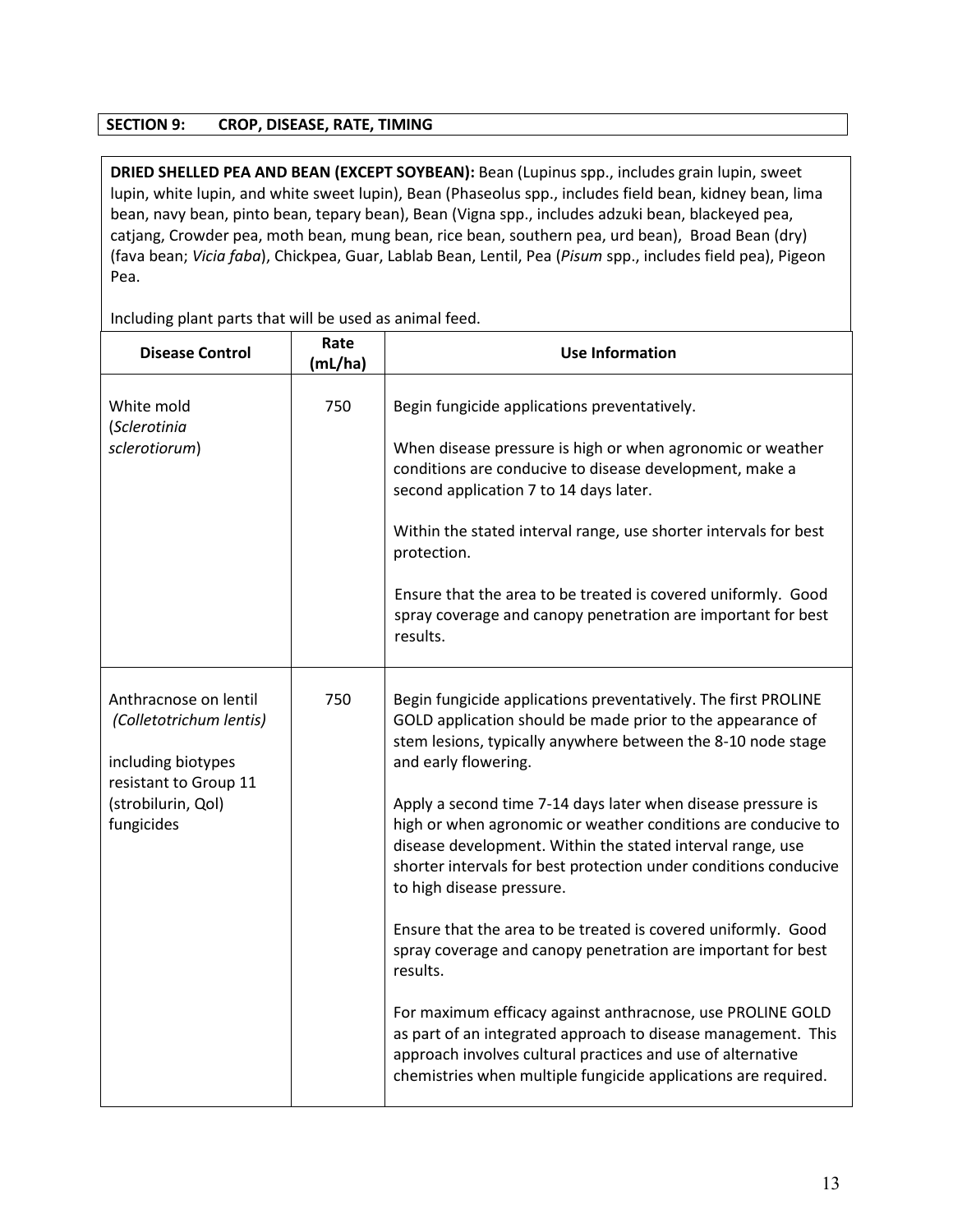| Ascochyta blight<br>(Ascochyta spp.) | $500 - 750$ | Begin fungicide applications preventatively.                     |
|--------------------------------------|-------------|------------------------------------------------------------------|
|                                      |             | When disease pressure is high or when agronomic or weather       |
| Mycosphaerella blight                |             | conditions are conducive to disease development, continue        |
|                                      |             |                                                                  |
| (Mycosphaerella                      |             | applications as needed, on a $10 - 14$ -day interval.            |
| pinodes)                             |             |                                                                  |
|                                      |             | Use the higher rate when conditions for heavy infestation exist. |
| Anthracnose in dry bean              |             |                                                                  |
| (Colletotrichum                      |             | Use the higher rate when growing less resistant cultivars.       |
| lindemuthianum)                      |             |                                                                  |
|                                      |             | Ensure that the area to be treated is covered uniformly. Good    |
|                                      |             |                                                                  |
| Asian Soybean Rust                   |             | spray coverage and canopy penetration are important for best     |
| (Phakopsora pachyrhizi)              |             | results.                                                         |

hectare per year. Do not apply within 14 days of harvest of seed. Do not allow livestock to graze treated areas and do not harvest for forage and hay for 7 days after application. To limit the potential for development of disease resistance to this fungicide, do not make more than 2 sequential applications of PROLINE GOLD or any Group 7 or Group 3 containing fungicide before rotating with a fungicide from a different Group.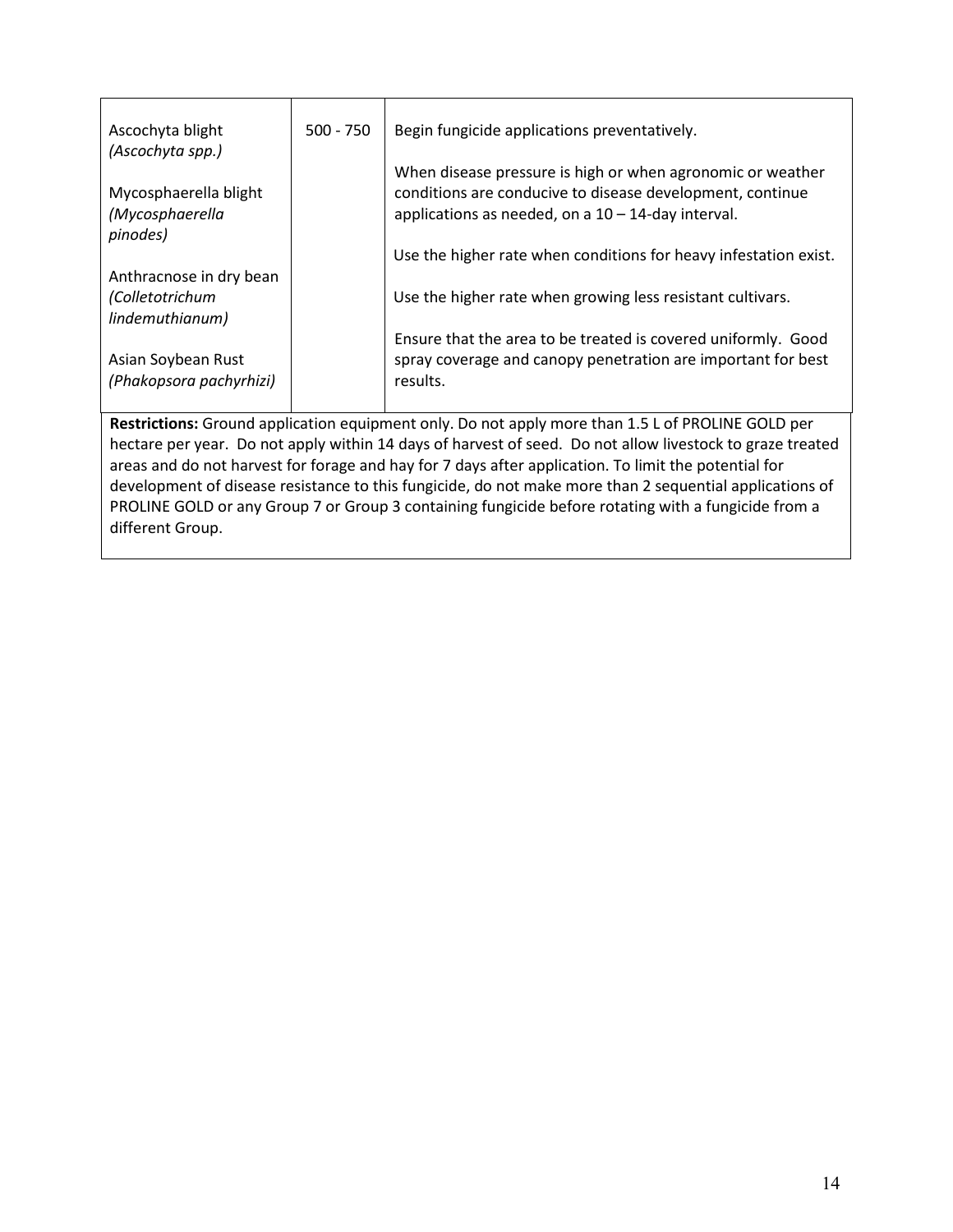# **CANOLA, RAPESEED, ORIENTAL MUSTARD (***BRASSICA JUNCEA***) AND** *BRASSICA CARINATA*

| <b>Disease Control</b>                                                                                                                                                                                                                                                                                                                                                                                                                                                                                      | Rate<br>(mL/ha) | <b>Use Information</b>                                                                                                                                                                                                                                                             |  |
|-------------------------------------------------------------------------------------------------------------------------------------------------------------------------------------------------------------------------------------------------------------------------------------------------------------------------------------------------------------------------------------------------------------------------------------------------------------------------------------------------------------|-----------------|------------------------------------------------------------------------------------------------------------------------------------------------------------------------------------------------------------------------------------------------------------------------------------|--|
| Sclerotinia stem rot<br>(Sclerotinia<br>sclerotiorum)                                                                                                                                                                                                                                                                                                                                                                                                                                                       | 625             | Apply when the crop is in the 20 - 50% bloom stage. Best<br>protection will be achieved when the fungicide is applied<br>prior to petals beginning to fall, and will allow for the<br>maximum number of petals to be protected. Good spray<br>coverage of the plants is essential. |  |
|                                                                                                                                                                                                                                                                                                                                                                                                                                                                                                             |                 | Apply a second application $10 - 14$ days later, up to full<br>bloom, if disease persists or weather conditions are<br>favourable for disease development. When conditions<br>favouring disease are severe, use the shorter interval.                                              |  |
|                                                                                                                                                                                                                                                                                                                                                                                                                                                                                                             |                 | The application may be made by ground or aerial spray<br>equipment.                                                                                                                                                                                                                |  |
| Restrictions: Do not apply more than 2 applications of PROLINE GOLD per hectare per year. Do<br>not apply within 36 days of harvest of seed. Do not allow livestock to graze treated areas and do<br>not harvest rapeseed forage for feed. To limit the potential for development of disease<br>resistance to this fungicide, do not make more than 2 sequential applications of PROLINE GOLD<br>or any Group 7 or Group 3 containing fungicide before rotating with a fungicide from a different<br>Group. |                 |                                                                                                                                                                                                                                                                                    |  |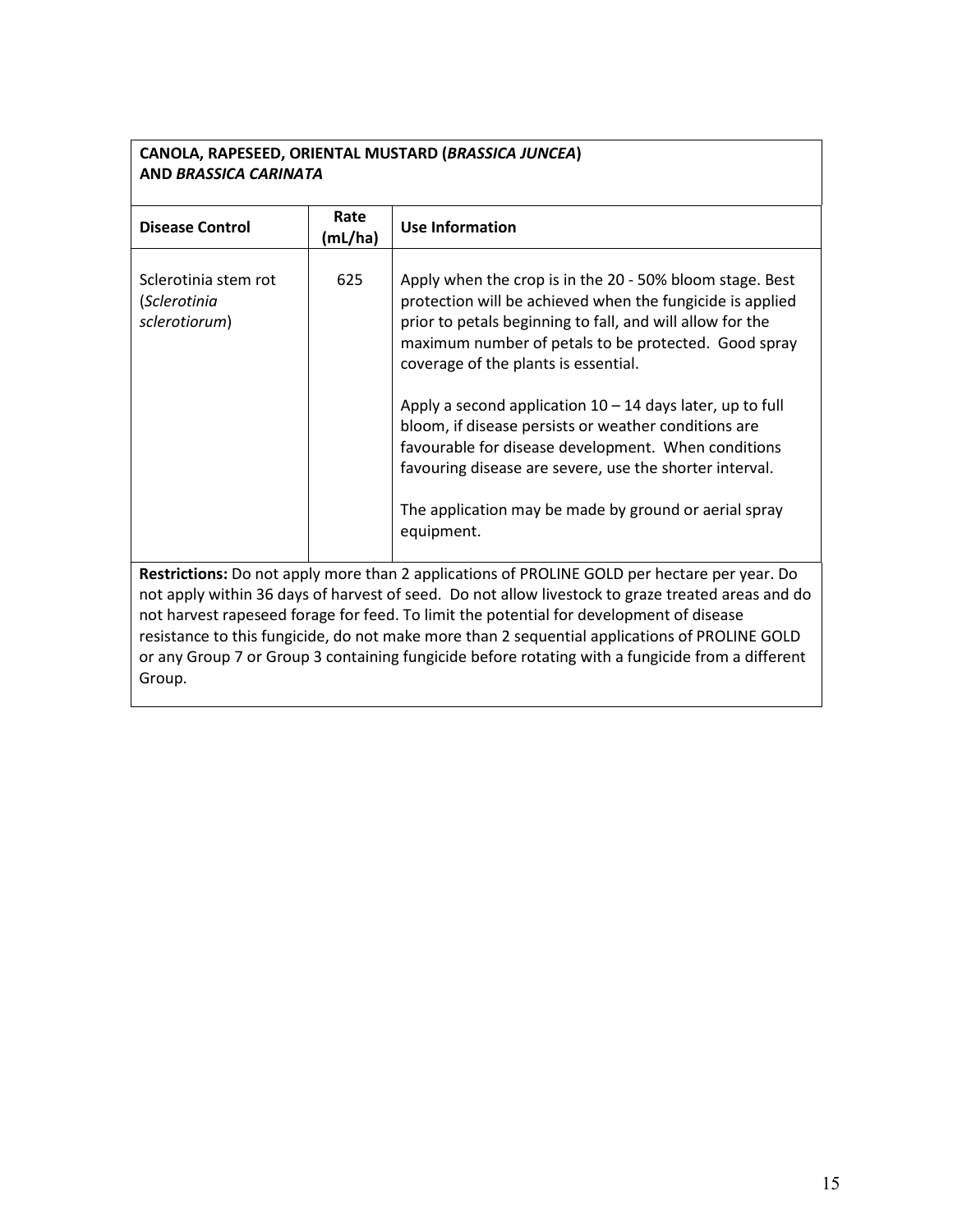# **Bushberries (CROP SUBGROUP 13-07B)** and a berry; blue berry; blueberry, lowelistic current; buffalo current; buffalo currant; buffalo currant; buffalo currant; buffalo currant; buffalo currant; buffalo currant; buffalo cu

Aronia berry; blueberry, highbush; blueberry, lowbush; buffalo currant; Chilean guava; currant, honeysuckle, edible; huckleberry; jostaberry; Juneberry (Saskatoon berry); lingonberry; native currant; salal;  $\vert$  black; currant, red; elderberry; European barberry; gooseberry; highbush cranberry; honeysuckle, edible; huckleberry; jostaberry; Juneberry (Saskatoon berry); lingonberry; native currant; salal; sea buckthorn; cultivars, varieties, and/or hybrids of these.

Chilean guava; currant, black; currant, red; elderberry; European barberry; gooseberry; highbush cranberry;

| <b>Disease Control</b>                                                                                                             | Rate<br>(mL/ha) | <b>Use Information</b>                                                                                                                                                                                                                      |
|------------------------------------------------------------------------------------------------------------------------------------|-----------------|---------------------------------------------------------------------------------------------------------------------------------------------------------------------------------------------------------------------------------------------|
| Supression of Septoria<br>leaf Spot (Septoria<br>spp.)                                                                             | 750             | Apply PROLINE GOLD at the first sign of<br>disease. After the initial application, one<br>additional application may be made 10-14<br>days afterwards if conditions remain<br>favourable for continued or increased<br>disease development. |
| Suppression of Leaf<br>rust (Thekopsora<br>minima) and<br>Valdensinia leaf spot<br>(Valdensinia<br>heterodoxa) - blueberry<br>only | 1000            |                                                                                                                                                                                                                                             |
| <b>Control of Monilinia</b><br>blight (Monilinia<br>vaccinii-corymbosi)                                                            | 750             | Begin applications when 40 percent of the<br>blossom buds have the bud scales<br>separated. A second application of PROLINE<br>GOLD or another approved fungicide<br>should be applied 7 to 10 days later.                                  |

**Restrictions:** Apply up to two (2) applications of PROLINE GOLD per year. Repeat applications as  $\vert$ needed using the recommended spray interval if conditions remain favorable for continued or  $\Box$ increasing disease development. Applications may be made by ground spray equipment only.

be applied per crop year. <p>To limit the potential for development of disease resistance to these fungicide classes

A maximum of 2000 mL/ha of PROLINE GOLD may be applied per crop year.

To limit the potential for development of disease resistance to these fungicide classes do not make more than 2 sequential applications of PROLINE GOLD or any Group 7 or Group 3 containing fungicide before rotating with a fungicide from a different Group.

**Pre-harvest Interval (PHI):** Do not apply within 7 days of harvest.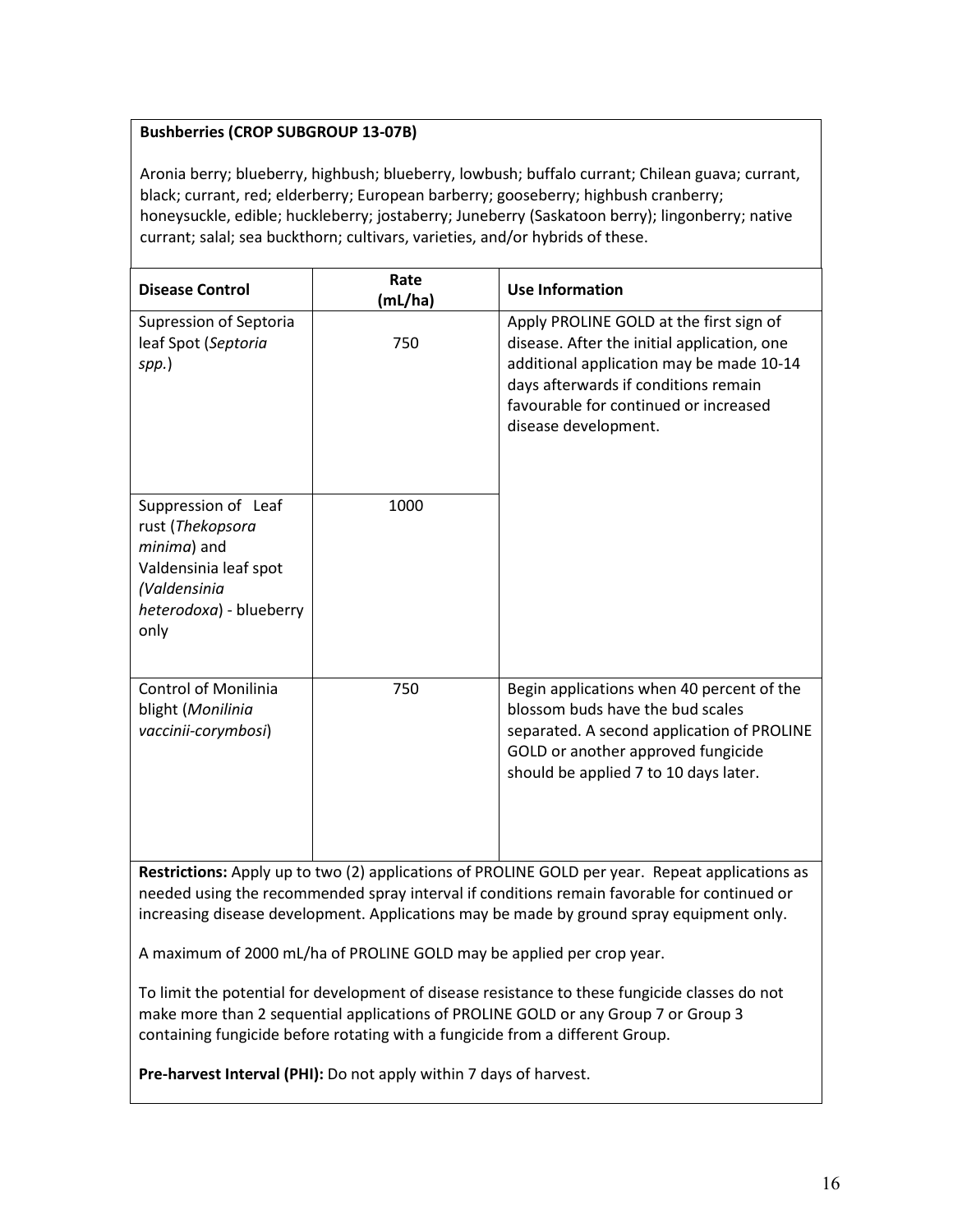## Low Growing Berries, Except Strawberries (CROP SUBGROUP 13-07H) **Film blue blueberry; etc.**

Bearberry; bilberry; lowbush blueberry, cloudberry; cranberry; lingonberry, muntries, partridgeberry; cultivars, varieties, and/or hybrids of these

| <b>Disease Control</b> | Rate<br>(mL/ha) | <b>Use Information</b>                                      |
|------------------------|-----------------|-------------------------------------------------------------|
| Fruit rot:             | 875             | Begin applications at early bloom for fruit rot. Make a     |
|                        |                 | second application of PROLINE GOLD or another approved      |
| Coleophoma empetri,    |                 | fungicide 7-14 days later.                                  |
| Glomerella cingulata,  |                 |                                                             |
| Phyllosticta vaccinii, |                 | Apply specified dosage in the following methods:            |
| Physalospora vaccinii  |                 | 1. Foliar spray application                                 |
| Allantophomopsis       |                 | 2. Soil application: Chemigation into the root-zone through |
| lycopodina,            |                 | low- pressure drip, trickle, micro-sprinkler or equivalent  |
| Allantophomopsis       |                 | equipment.                                                  |
| cytisporea,            |                 |                                                             |
| Fusicoccum             |                 |                                                             |
| putrefaciens,          |                 |                                                             |
| Penicillium spp.,      |                 |                                                             |
| Phomopsis vaccinii,    |                 |                                                             |
| Colletotrichum         |                 |                                                             |
| acutatum,              |                 |                                                             |
| Colletotrichum         |                 |                                                             |
| coccodes               |                 |                                                             |
|                        |                 |                                                             |

Restrictions: Apply up to two (2) applications of PROLINE GOLD per year regardless of method of application (soil or foliar). Repeat applications as needed using a 7- to 14-day spray interval if conditions remain favorable for continued or increasing disease development. Applications may be made by ground spray equipment only.  $\frac{1}{\sqrt{100}}$  maximum of  $\frac{1}{\sqrt{100}}$  music the potential for development of the potential for development of  $\frac{1}{\sqrt{100}}$ 

A maximum of 1750 mL/ha of PROLINE GOLD may be applied per crop year. Prindamian of 2750 may have the about the document we applied between year.

To limit the potential for development of disease resistance to these fungicide classes do not make more than 2 sequential applications of PROLINE GOLD or any Group 7 or Group 3 containing fungicide before rotating with a fungicide from a different Group.

## **Pre-harvest Intervals (PHIs):**

Do not apply within 45 days of harvest of bearberry; bilberry; cloudberry; cranberry; muntries, partridgeberry.

Do not apply within 7 days of harvest of blueberry and lingonberry.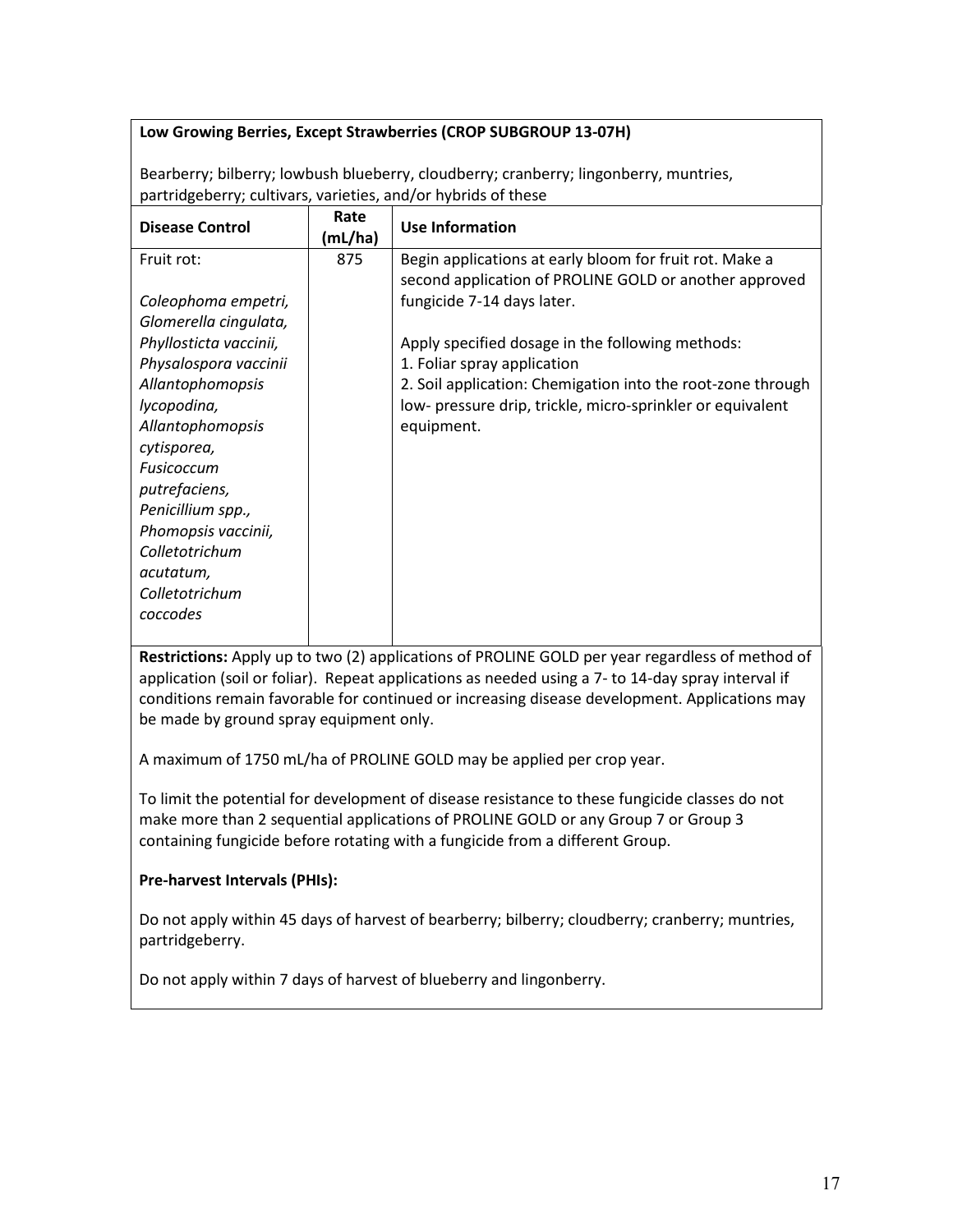## SECTION 10: ROTATIONAL CROP RESTRICTIONS:

Do not replant to alfalfa for 14 days after application. Crops listed on this label and other crops from crop subgroup 20A (rapeseeds), cereals, corn, soybeans, peanuts, cucurbit vegetables, crops of oilseed crop subgroup 20B (sunflowers), tuberous and corm vegetables and sugarbeets may be rotated anytime following the last application of PROLINE GOLD. All other crops may be replanted 30 days following the last application of PROLINE GOLD.

## SECTION 11: MIXING INSTRUCTIONS

PROLINE GOLD must be applied with properly calibrated, clean equipment.

Prior to adding PROLINE GOLD to the spray tank, ensure that the spray tank is thoroughly clean:

- Add one-half of the required amount of water to the spray or mixing tank and start agitation.
- Add the required quantity of PROLINE GOLD to the water and complete filling with water to the required total volume.
- Maintain agitation throughout mixing and spraying.

## SECTION 12: RESISTANCE MANAGEMENT RECOMMENDATIONS

For resistance management, PROLINE GOLD contains a Group 7 and a Group 3 fungicide. Any fungal population may contain individuals naturally resistant to PROLINE GOLD and other Group 7 and Group 3 fungicides. A gradual or total loss of pest control may occur over time if these fungicides are used repeatedly in the same field. Other resistance mechanisms that are not linked to site of action, but specific for individual chemicals, such as enhanced metabolism, may also exist. Appropriate resistancemanagement strategies should be followed.

To delay fungicide resistance:

- Where possible, rotate the use of PROLINE GOLDor other Group 7 and Group 3 fungicides with different groups that control the same pathogens.
- Use tank mixtures with fungicides from a different group that is effective on the target pathogen when such use is permitted.
- The total number of sprays containing Group 7 fungicides in a mixture should not exceed half of the total number of fungicide applications in a season.
- Fungicide use should be based on an integrated disease management program that includes scouting, historical information related to pesticide use and crop rotation and considers host plant resistance, impact of environmental conditions on disease development, disease thresholds, as well as cultural, biological and other chemical control practices.
- Where possible, make use of predictive disease models to effectively time fungicide applications.
- Monitor treated fungal populations for resistance development. Notify Bayer if reduced sensitivity of the pathogen to PROLINE GOLD is suspected.
- If disease continues to progress after treatment with this product, do not increase the use rate. Discontinue use of this product, and switch to another fungicide with a different target site of action, if available.